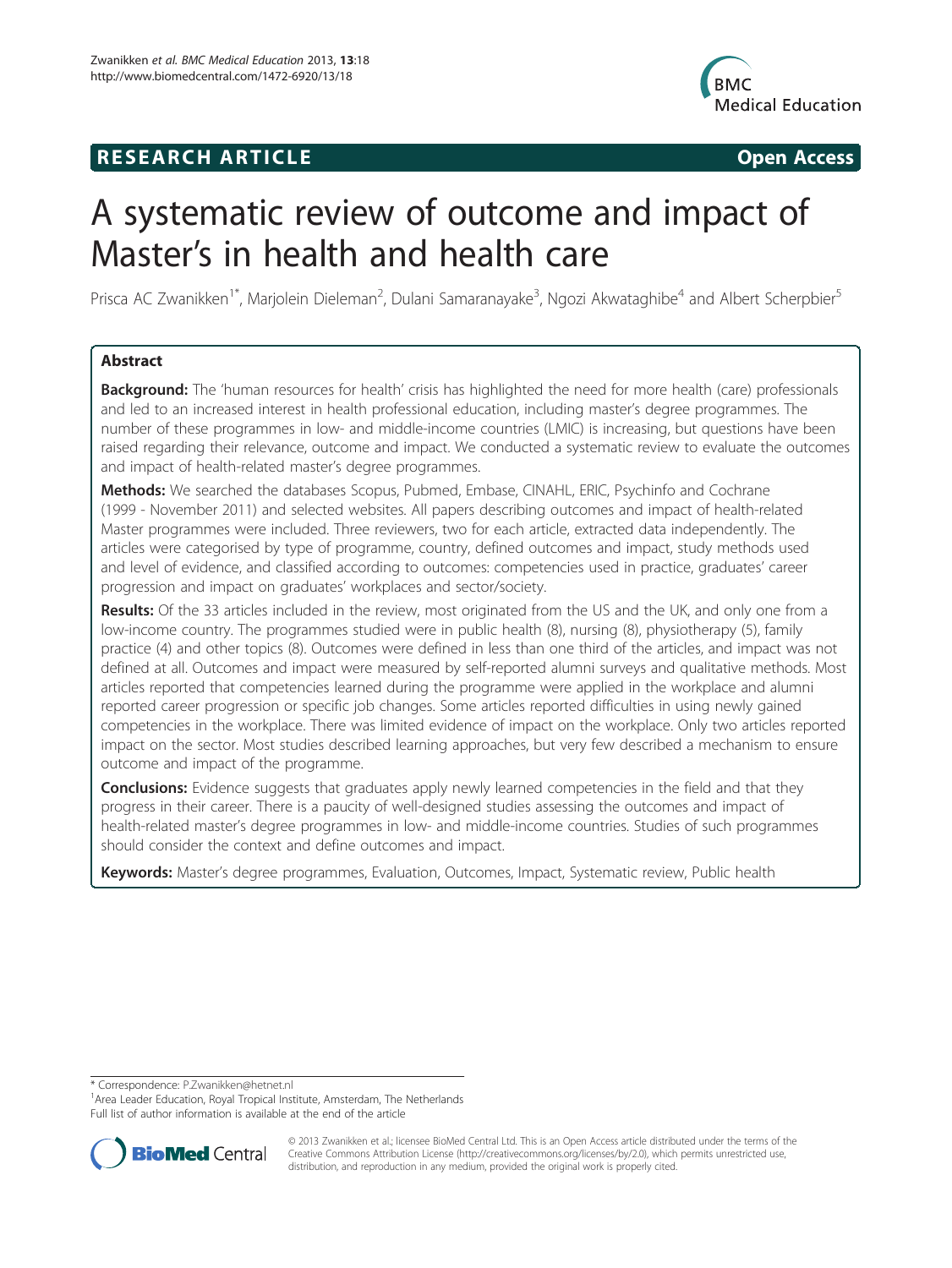## Background

Many publications have addressed the need to train more health workers to meet the human resources for health crisis [\[1-3](#page-9-0)] including the shortage of higher cadre staff in public health [\[3](#page-9-0)]. Recently, it was questioned whether training of higher level cadres in public health prepared graduates with competencies that are relevant to low- and middle-income countries (LMIC) [\[4-6](#page-9-0)], and similarly in high-income countries [\[7,8\]](#page-9-0). The question about the relevance of (public) health-related higher education is probably influenced by the trend towards outcome-based education for the health professions [\[9,10](#page-9-0)] and by the general debate on the assessment of learning outcomes [\[11](#page-9-0)] and the impact of higher education [\[12](#page-9-0)-[14](#page-9-0)]. Studies of the impact of master's degree programmes have mainly focused on the effectiveness of programmes to meet the economic needs of a country and on their contribution to economic productivity in Africa [\[15](#page-9-0)-[17](#page-9-0)].

Since the outcomes and impact of master's degree programmes are also affected by factors occurring after completion of the programme, it is not easy to separate effects directly related to programmes and other influences. Outcomes and impact are thus not easy to measure, and researchers have to decide what variables to measure, what evaluation methods to use, and how to take into consideration the context in which graduates apply their newly learned competencies to achieve the desired outcome and impact.

Kirkpatrick's evaluation framework is used in many studies evaluating educational results [\[18\]](#page-9-0). It distinguishes four levels of evaluation: reaction (a measure of satisfaction); learning (increased knowledge and skills); behaviour (a measure of behaviour change); and results (a measure of results). Hammick et al. [\[19\]](#page-9-0) elaborated on Kirkpatrick's framework by developing four interprofessional outcomes: reaction; modification of perceptions and attitudes, including acquisition of knowledge and skills; behavioural change; and change in organisational practice as well as benefits to clients/patients. In 2010, Rothem et al. [[14](#page-9-0)] developed a logical pathway and benefit chain that identifies improved capacity, improved services and improved outcomes for clients.

In this study we used a conceptual framework (Figure [1](#page-2-0)) based on a revised version of Kirkpatrick's original framework by Hutchinson [[20](#page-9-0)]. We developed the framework using an iterative process based on the literature review and discussions in the research team. Curriculum output is influenced by the components of the curriculum, the learning objectives, curriculum content and factors such as the selection of students. The learning of students is influenced by individual student and school factors. The curriculum and the learning of students are influenced by higher education policies and budgets.

In the framework, output is defined as the level of satisfaction with the programme expressed by the students and the number of students passing tests, thereby showing they have acquired specific knowledge and skills. The output is not the focus of this study.

In this paper, outcome is defined as the application in practice of competencies learned, such as developing and managing programmes and performing research, and as the effects on careers, i.e. job promotion. Impact is defined as the impact on the workplace, such as changes made by graduates, and the impact on the sector and society, such as improved quality of care.

We identified other factors with a negative or positive effect on programme outcomes or impact, such as individual factors like additional training, personal issues and motivation; work-related factors, such as organisational culture, gender barriers, and income as well as influences from the labour market and overall policies. This paper aims to critically review the methods used to evaluate outcome and impact of master's degree programmes in the field of health and health care as well as the outcome and impact on the performance of both graduates' and their workplace.

#### **Methods**

We conducted a systematic review of the literature.

#### Search strategy

For the literature search we used the key words: (TITLE-ABS-KEY({master degree} OR {masters degree} OR {masters education} OR {master's} OR {masters degree in public health}) OR TITLE-ABS-KEY({master degree in public health} OR {masters of public health} OR {masters in public health} OR {master of public health} OR {master in public health}) AND ({impact\*} OR {effect\*} OR {result\*} OR {outcome\*} OR {evaluation\*} OR {organizational performance\*} OR {career mobility})). We searched literature published between 1999 and 30 November 2011, because 1999 was the year in which the Bologna declaration on Master's educational programmes in Europe was signed [\[21\]](#page-9-0). The document types searched for were: (systematic) reviews, primary research studies, evaluation reports and all types of review articles. At the start of the search no limits were set as regards language of publication.

Title/abstract/keywords were searched in the following databases: Scopus, Pubmed, Embase, CINAHL, ERIC, Psychinfo and Cochrane, as well as Google and Google Scholar by two authors and an information specialist. Figure [2](#page-3-0) presents a flow chart of the search. Scanning Google scholar using the same key words yielded about 5000 hits. After excluding duplicates the titles of 1894 unique references were screened by two independent reviewers, which resulted in 168 abstracts. At this stage,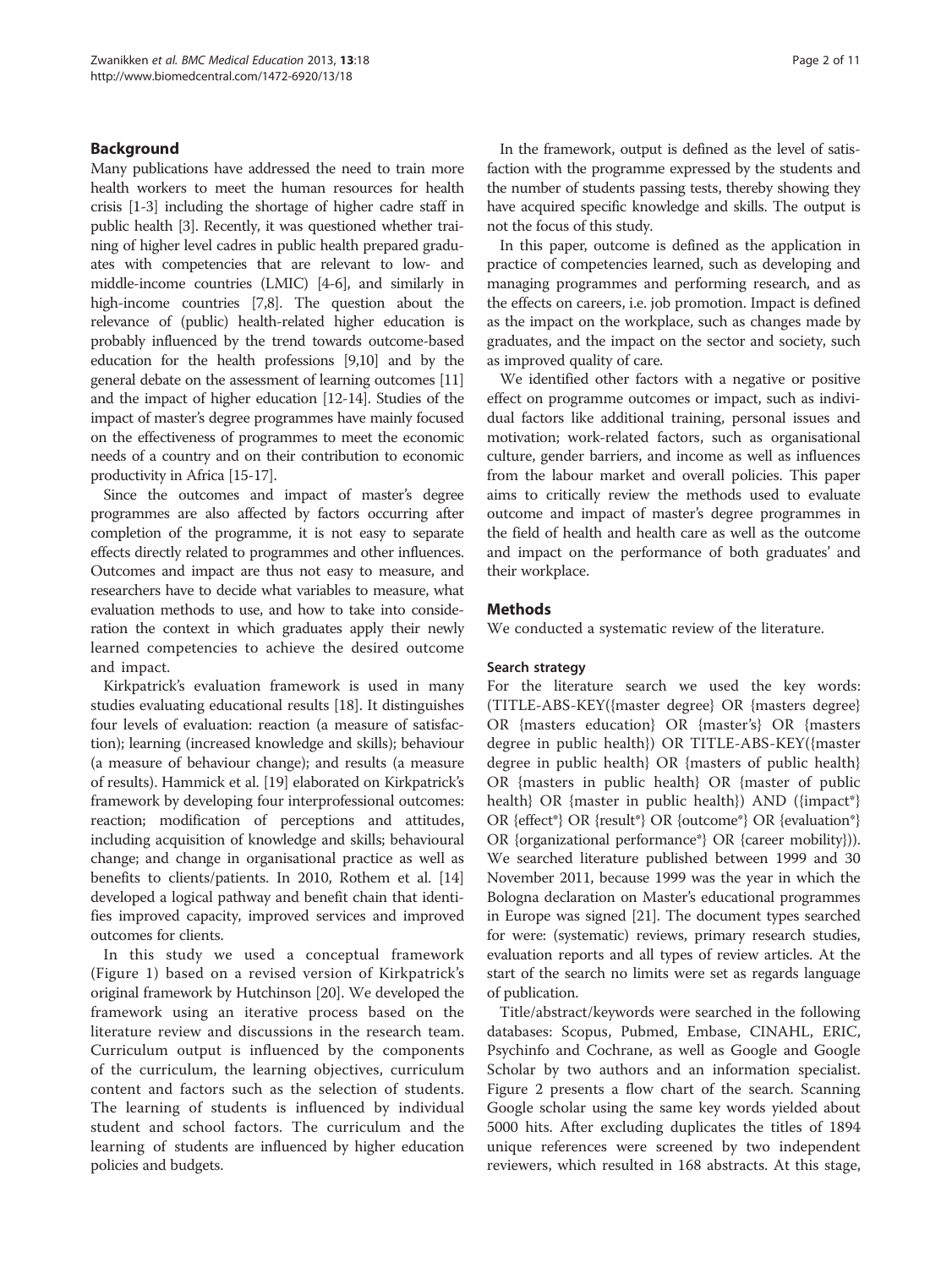<span id="page-2-0"></span>

we decided to exclude studies of programmes that were not directly related to health or health care. This reduced the number of abstracts to 99 which each were read independently by two of the three reviewers (PZ, DS and NA). After exclusion of abstracts that did not report a primary study or a review of primary studies and had no relevance to the study question, a total of 59 abstracts remained. Of these, two were excluded because of the language (Portuguese). After the reviewers had read the full text of the remaining articles, 29 articles were excluded. Of the thirty articles left, the full text of one could not be retrieved. A further search of the references of the articles with full text revealed additional four relevant articles.

#### Data processing and analysis

The 33 articles were read independently by two researchers in pairs (PZ and NA or PZ and DS). Using the framework developed by the research team, the researchers extracted the following data: name of the programme, target group, programme content/educational methods/assessment methods, time at which graduates were approached (x years after obtaining the degree of interest), level of evidence, study design, methods used to measure outcome and impact, definition of outcome and impact, outcomes studied (application of competences in the workplace, effect on individual careers), working environment of graduates, impact on the workplace, impact on the sector, mechanisms to ensure outcome and impact, the context in which the programme was successful (Additional file [1\)](#page-8-0). The first five articles were analysed by the three researchers together to reach consensus on the data extraction. Whenever there was doubt about data extraction, a third researcher was consulted and consensus was reached through discussion.

The results were synthesised using simple calculation and qualitative analysis. No statistical analysis was performed because of the wide variety of study designs and methods.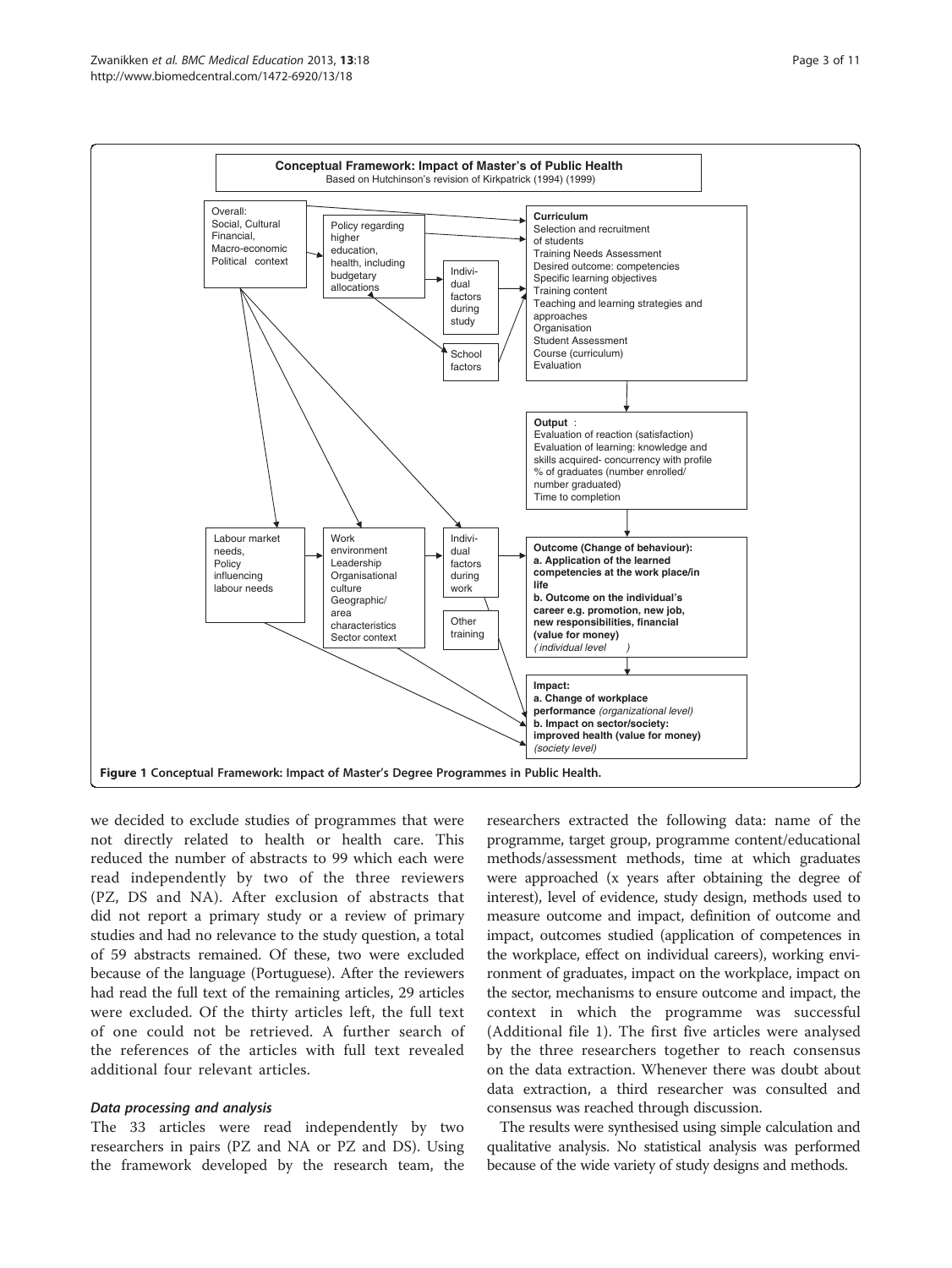<span id="page-3-0"></span>

## Results

We first present an overview of the studies according to the type and provenance of the programme. Next, we describe how outcome and impact were defined, the methods used to measure these and the level of evidence provided (Table [1](#page-4-0)). The aggregated results with respect to outcomes (application of competencies in the workplace and career progression) and the impact in the workplace and in society are presented. We then describe the intervention logic and the context of the programmes, the target groups, the contents, the learning approaches and mechanisms to ensure the achievement of outcome and impact.

#### Country and type of programme

The articles reviewed related to programmes in the USA (15), UK (13), Australia (1), Canada (1) and Ireland (1). There was one systematic review of studies on programmes in several high-income countries. Only one study related to a low- or middle-income country (Vietnam).

The articles related to programmes in public health (8), nursing (8), physiotherapy (5), general or family practice (4), occupational therapy (2) and six other professions (physician assistant, allied health professions, health communication, pharmacists, global health, psychiatric rehabilitation). Three articles specified that they dealt with distance-learning programmes, of which two were e-learning programmes. Two studies addressed international programmes, which were open to students from different countries.

#### Defined outcome and impact

Programme outcomes were defined in less than one third of the articles. None of the articles gave a definition of impact. Outcomes were defined in terms of the application of competencies, but references to career improvement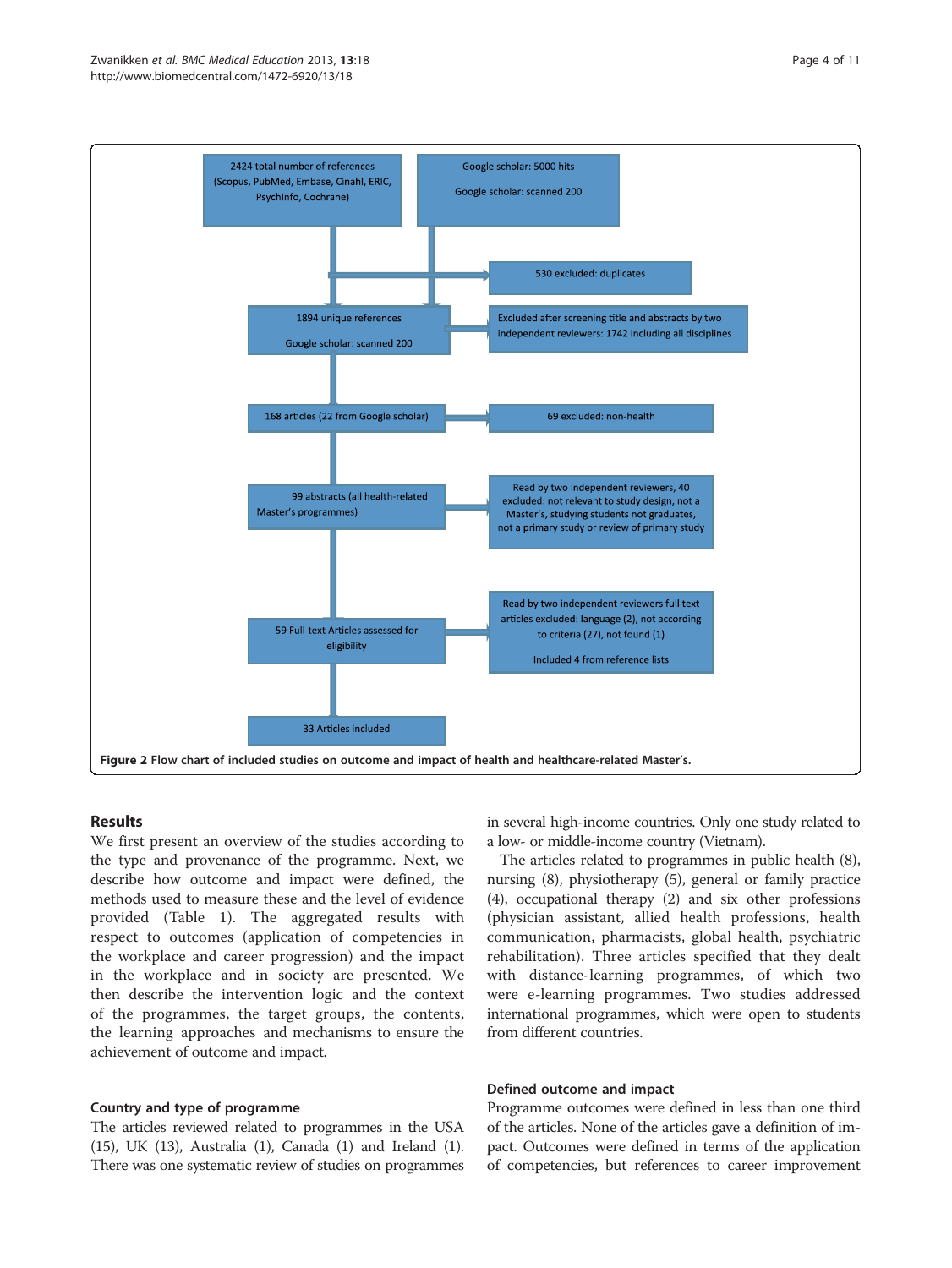<span id="page-4-0"></span>

|  | Table 1 Characteristics of the 33 studies reviewed |  |  |  |
|--|----------------------------------------------------|--|--|--|
|--|----------------------------------------------------|--|--|--|

| Country                           | USA (15)                                                                                                                                             |
|-----------------------------------|------------------------------------------------------------------------------------------------------------------------------------------------------|
|                                   | UK (13)                                                                                                                                              |
|                                   | Australia, Canada, Ireland (1 each)                                                                                                                  |
|                                   | Vietnam (1)                                                                                                                                          |
|                                   | Systematic review (1)                                                                                                                                |
| Type of Master's                  | Public Health (8)                                                                                                                                    |
|                                   | Nursing (8)                                                                                                                                          |
|                                   | Physiotherapy (5)                                                                                                                                    |
|                                   | General or family medicine (4)                                                                                                                       |
|                                   | Occupational therapy (2)                                                                                                                             |
|                                   | Others (6: physician assistants, allied health<br>professionals, health communication,<br>pharmacists, global health, psychiatric<br>rehabilitation) |
| Level of evidence:<br>all level 4 | Triangulation' design (18) (17 alumni surveys<br>and 1 employer survey)                                                                              |
|                                   | Comparison with non-independent reference<br>standard (3, alumni surveys)                                                                            |
|                                   | Sequential design (1)                                                                                                                                |
|                                   | Mixed methods approach (3): sequential<br>exploratory (2), triangulation (1)                                                                         |
|                                   | Qualitative (7)                                                                                                                                      |
|                                   | Systematic review (1)                                                                                                                                |
| Study design                      | Quantitative (22)                                                                                                                                    |
|                                   | Qualitative (7)                                                                                                                                      |
|                                   | Mixed methods (3)                                                                                                                                    |
|                                   | Systematic review (1)                                                                                                                                |

were virtually absent. Generic descriptions of outcome were used in some studies, such as increased confidence, commitment to the profession and integration with academic skills [\[22\]](#page-9-0). Some studies defined outcome as 'to become an expert in the profession' [\[23\]](#page-9-0) or 'an expectation of improved leadership, management, supervision and teaching in a specific topic' [[24](#page-9-0)], with specific skills added [\[25\]](#page-9-0). Stark examined the changes in roles [[26](#page-9-0)]. Others clarified that the programme was set up to meet changed needs by training physicians with a population perspective [\[27,28\]](#page-9-0). Plugge and Cole [\[6](#page-9-0)] reported quite broadly defined learning outcomes, while Calvert and Britten [\[29\]](#page-9-0) reported learning objectives only.

## Methods used to study outcomes and impact

A total of 22 articles used quantitative methods, of which 21 reported the use of self-reported alumni surveys and 1 used an employer survey. In one article two quantitative methods were combined: an alumni survey with an employer survey. Three articles used a mixed methods approach: alumni survey combined with either focus group discussions, or focus group discussions and in-depth interviews or group interviews with students. Of the seven articles using qualitative methods, six reported the use of one method only: either focus group discussions (2), semi-structured interviews (3) or unstructured individual interviews (1). Only one qualitative study used two methods (semi-structured interviews and focus group discussions). One article was a systematic review (see Table 2).

For the studies alumni were approached immediately after graduation [\[23,24](#page-9-0)], one year after graduation [\[30\]](#page-9-0), at least three years after graduation [[26,31\]](#page-9-0), and up to thirty years after graduation [\[32\]](#page-9-0). Eleven studies did not report how many years after graduation alumni were approached.

As for the application of competencies, almost all evidence was from self-reported alumni surveys. Only two studies surveyed employers [\[33,34](#page-9-0)]. No pre- or post-measurements were carried out, colleagues were not surveyed, and no other methods were used (such as observation or document review). The majority of studies did not report whether graduates attributed career advancement to their attendance of the master's programme. Impact in the workplace or the sector/society relied exclusively on self-reports by alumni.

## Level of evidence

All articles evaluated education at level 4 (i.e. case series) [[35\]](#page-9-0). One article compared graduates of two different programmes, one article compared graduates from three different programmes and one article compared alumni from different cohorts. Since these articles did not use an independent reference standard, they were all classified as level 4.

The quality of the studies was further specified based on the Mixed Methods Appraisal Tool [[36\]](#page-9-0). The design

Table 2 Methods used to study outcome and impact

| <b>Ouantitative</b>   | - Alumni survey (20)                                                 |
|-----------------------|----------------------------------------------------------------------|
| methods (22)          | - Employer survey (1)                                                |
|                       | - Alumni survey combined with employer<br>survey (1)                 |
| Mixed methods (3)     | - Alumni survey and focus group discussion                           |
|                       | - Alumni survey and in-depth interview<br>and focus group discussion |
|                       | - Alumni survey and group discussion                                 |
| <b>Oualitative</b>    | One method only (6):                                                 |
| methods (7)           | - focus group discussions (2)                                        |
|                       | - semi-structured interviews (3)                                     |
|                       | - unstructured interviews (1)                                        |
|                       | Two methods (1):                                                     |
|                       | - semi-structured interviews and focus<br>group discussions          |
| Systematic review (1) |                                                                      |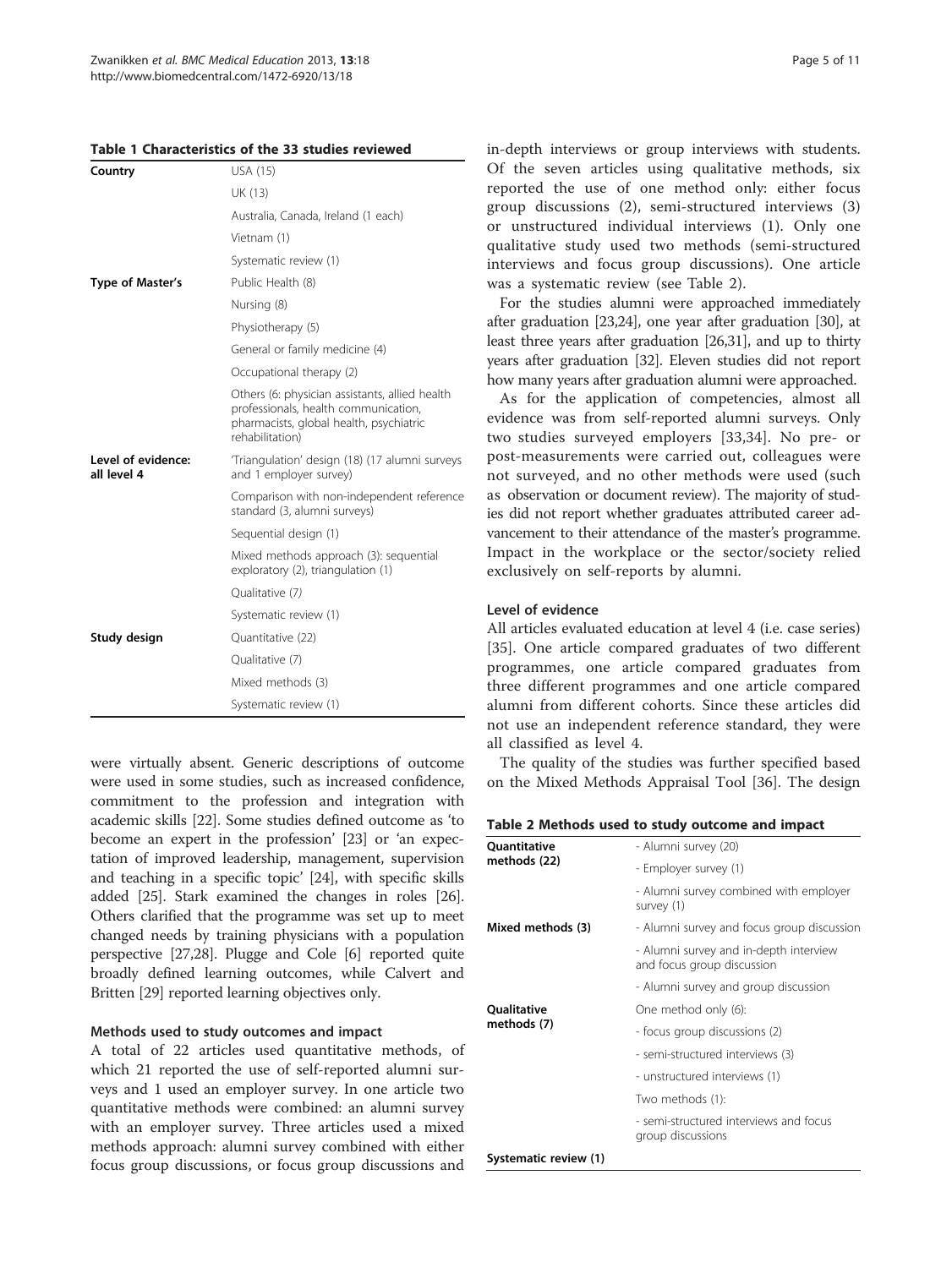of the articles using alumni surveys only (17) was classified as triangulation, because of the concurrent use of closed and open questions. This classification is questionable, however, in the case of studies that did not use other methods or qualitative results to interpret the quantitative data. A study that used an employer survey with a time series analysis was also classified as triangulation [\[33](#page-9-0)]. One study used a sequential design with alumni and employer surveys [[34](#page-9-0)]. Only three articles used a mixed methods approach. Cragg and Andrusyszyn [[37\]](#page-9-0) mention 'four focus groups with a total of nine participants', which does not meet the quality criteria for focus group discussions [\[38](#page-9-0)]. The study designs were generally of low quality [\[36](#page-9-0)], ie comprising of case series and depending mostly on self-reporting, with little triangulation.

## Studied outcomes: application of new competencies in the workplace

There is reported evidence that graduates applied at least some of their newly acquired competencies in the workplace. They reported improved leadership skills [[30,39,40\]](#page-9-0), better job performance [[30,34\]](#page-9-0) or improved skills [[34,41\]](#page-9-0). In the study by Murray [[34\]](#page-9-0), employers corroborated employees' enhanced job skills and job performance as a direct result of the master's programme. Alumni used their research skills [\[23,42,43\]](#page-9-0) or were involved in research [\[22](#page-9-0)]. In a number of studies, graduates reported improvement in the clinical care they provided [\[22,42-46\]](#page-9-0) and in their attitude towards patients [[43,47](#page-9-0)]. Alumni also reported enhanced self-confidence [[22,23,29,37](#page-9-0),[43](#page-9-0)[,48,49\]](#page-10-0).

The skills that were reported, were specified in some articles: management [\[25,30\]](#page-9-0), problem solving [[44\]](#page-9-0), use of strategic or new approaches [\[30](#page-9-0)[,50](#page-10-0)], academic skills [[22](#page-9-0)], teaching skills [[42](#page-9-0)], presentation skills [[51](#page-10-0)] and a range of public health skills [[52](#page-10-0)]. The application of some specific skills were reported, such as clinical practice [[49](#page-10-0),[50\]](#page-10-0), health education and community approaches [[33\]](#page-9-0), pharmacy business skills [\[25](#page-9-0)], communicating at a higher level [\[44](#page-9-0)], a translation function [\[37](#page-9-0)], applying a changed perspective on public health [\[30\]](#page-9-0) and being better equipped for general practice [[53](#page-10-0)]. The use of generic competencies such as: critical reflection [\[29,46](#page-9-0)[,48](#page-10-0)], critical thinking and/or analysis [\[23,29,46](#page-9-0)[,50\]](#page-10-0), the use of evidence [\[37,46,47](#page-9-0)] and critical appraisal of the literature [[28](#page-9-0)] was reported in some articles.

Some articles, however, reported that graduates experienced difficulties using newly gained competencies in the workplace [\[43\]](#page-9-0). Mental health nursing graduates reported uncertainty about their role and having to compromise their values. They also experienced a gap between theory and practice [\[22\]](#page-9-0). Green [\[42\]](#page-9-0) reported an increased demand for teaching and expectations of advice.

### Outcomes studied: career

Seven studies identified career improvement as an effect of the programme [\[27,29,34,44](#page-9-0)[,49](#page-10-0)-[51](#page-10-0)]. Other studies reported specific job changes, such as a higher position/ promotion in the same workplace [\[24,25,30,39-41,47](#page-9-0)[,54](#page-10-0)], a new job [[25](#page-9-0),[30](#page-9-0),[51](#page-10-0)], increased job responsibilities [\[40](#page-9-0)], additional roles [\[53](#page-10-0)], a new role [\[42](#page-9-0)], a new role at a higher level in the system [[41](#page-9-0)] or an appointment in a position where a Master's degree was required [[37\]](#page-9-0).

Three studies reported graduates pursuing an academic career or an increased involvement in academia [[34,42,47\]](#page-9-0). Others reported more management responsibilities [[25,42,46](#page-9-0)[,54\]](#page-10-0), less clinical work [\[39,42](#page-9-0)] and more involvement in education [\[25,40,46,47](#page-9-0)[,53,54](#page-10-0)]. Some reported monetary rewards, such as a higher salary [[24,31,](#page-9-0)[54,55\]](#page-10-0) or a higher grade [\[43,](#page-9-0)[54](#page-10-0)]. Two articles specifically reported new affiliations [\[30](#page-9-0)] and membership of a professional organisation [[34\]](#page-9-0). In some articles alumni reported increased job satisfaction [[34,40,47](#page-9-0)[,50](#page-10-0)] or a higher level of career satisfaction [[49\]](#page-10-0). A number of alumni reported pursuing other studies [\[30,40,47](#page-9-0)[,54,56](#page-10-0)] or a PhD degree [[23,40](#page-9-0)].

## Impact studied: in the workplace

Gijbels et al. in their systematic review [\[43\]](#page-9-0) reported limited evidence of a direct impact on organisational changes and changes in service delivery, including Brooker's article on improvement in patients' and carers' knowledge. Selfreported retention of General Practitioners was described by Baron et al. [\[53\]](#page-10-0). Alumni reported the publication of books or book chapters and conference presentations in the articles by Tsimtsiou et al. [[47](#page-9-0)], Richardson et al. [\[40](#page-9-0)] and Schattner et al. [\[39\]](#page-9-0). Richardson et al. [\[40\]](#page-9-0) reported popular publications, such as brochures and educational videos. In addition Schattner et al. [[39](#page-9-0)] reported completed research projects and research grants. Davis et al. [\[30](#page-9-0)], Cragg and Andrusyszyn [[37](#page-9-0)] and Perry et al. [\[44\]](#page-9-0) noted that graduates reported encountering resistance in the workplace when trying to implement changes.

#### Impact studied: on sector and society

Only two studies mentioned any impact on the sector or on society. In their systematic review, Gijbels et al. [[43](#page-9-0)] reported limited evidence of benefit to patients and carers. They cited evidence from Brooker, for example on mental health care and improvements in patients' and carers' knowledge and shorter hospital stays. Richardson et al. [\[40](#page-9-0)] stated that graduates from an online master's programme in occupational therapy reported launching community programmes, developing hospital and clinic programmes and receiving funds for development grants written by graduates. They were also involved in advocacy for improved client benefits and in state regulatory legislative issues [[40\]](#page-9-0).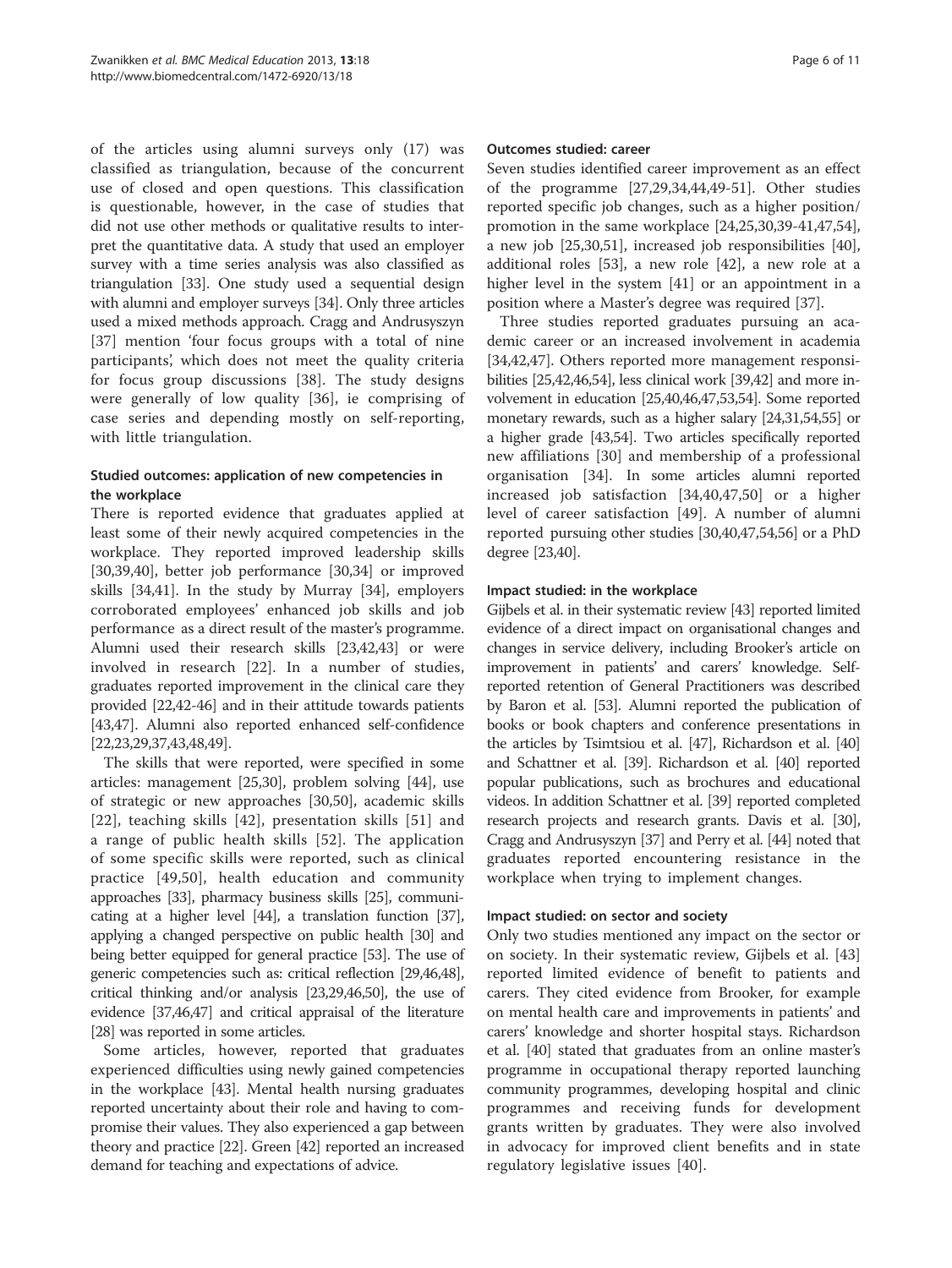## Intervention logic and context of health-related master's degree programmes

We use the framework developed for this study to describe different aspects of curricula and the wider context of programmes and graduates' work settings to identify if and how studies addressed the intervention logic of the programmes.

Regarding the target group: of the eight programmes in public health described in the articles, five did not specify a target group. One article stated that the target group comprised a mix of nurses, healthcare administrators and health educators [[29](#page-9-0)], and two studies reported thirdyear medical doctors/students as the target group [[27,28](#page-9-0)]. The target group of the Global Health programme was described as a mix of clinicians and non-clinicians [\[6](#page-9-0)]. In other studies, the target group was implied in the professional orientation of the programme. For example, nurses were the target group of the nursing programme. Most articles provided little information about the selection and recruitment of students, training needs assessment, specific content and organisation.

A variety of learning methods were used, such as peer group reflection on practice work combined with personal education plans [\[53](#page-10-0)], a portfolio combined with course work [\[53\]](#page-10-0), course and practice work [[51](#page-10-0)], topical modules such as tobacco (including discipline-specific content) [[52](#page-10-0)], mentoring in clinical practice [[45](#page-9-0)[,48](#page-10-0)], different tracks with electives [[34\]](#page-9-0) and one track with electives [[6\]](#page-9-0). A Master's thesis was often mentioned as a final programme component. The assessment methods used were described in ten of the studies. The ten articles described at least two different methods, and some programmes used more methods and combinations of different methods. Course evaluation consisted mostly in end-of-course evaluation procedures.

Learning approaches define how students are expected to learn. Mechanisms to ensure achievement of outcomes and impact included learning approaches as well as approaches to ensure that graduates can apply what they have learned in the workplace. Most of the studies described learning approaches, such as a learner-centred approach [[53](#page-10-0)], and some studies identified a mechanism to ensure the achievement of outcomes and impact, with participants going through a learning cycle of contemplation, assimilation, conflict and resolution [\[22\]](#page-9-0). Most of the studies describing such a mechanism also described the learning approach during the programme. Only one study reported that students were selected and the curriculum adapted to their needs as a mechanism to ensure outcomes and impact, although the study did not describe what happened after the programme or what was done during the programme to enhance its impact for alumni.

As regards programme context, a number of articles referred to national or regional government policy (usually health ministries or departments) [[22,26,34,39,41,42,46](#page-9-0), [51,52\]](#page-10-0) and the labour market [[26](#page-9-0)-[28,34,47,](#page-9-0)[53](#page-10-0)]. These policies and the labour market influenced the initial development of and the reasons for starting a programme, programme content, financing or the number of graduates.

Graduates' work settings were described only rarely. Baron et al. [[53](#page-10-0)] described a shortage and early retirement of general practitioners.

## **Discussion**

Although quite a few of the studies we reviewed measured the outcomes of master's degree programmes in healthrelated subjects, few measured programme impact. It should also be noted that though the studies focused largely on graduates' perspectives, and triangulation of data was rare, the review revealed some general issues in relation to the outcome and impact of programmes.

The studies were limited to programmes in high-income countries, except for one programme in Vietnam. This highlights the dearth of literature on health-related master's degree programmes in low- and middle-income countries. Despite the large numbers of graduates in public health and nursing, programmes in these areas were the subject of only eight articles each.

Interestingly, very few studies defined the outcomes and impact before or at the start of the study. This may be explained by the difficulty of defining outcomes and impact of degree programmes like public health, which cover a broad field and are also highly context dependent. However, for master's degree programmes in physiotherapy or nursing, the impact might be easier to define, for example by measuring reduced duration of patients' hospital visits or faster recovery [\[43\]](#page-9-0). Insofar as outcomes and impact were defined, they were mostly quite generic. This may be inherent in the nature of higher education, with master's degrees often being pursued to achieve a 'higher' level of thinking, such as critical analysis, problem solving etc. On the other hand, however, efforts have been made in a number of countries to assess the learning outcomes of master's degree programmes at national level [\[11\]](#page-9-0). Davis [[9](#page-9-0)], Harden [\[10\]](#page-9-0) and Harden et al. [[57](#page-10-0)] argue that defining learning outcomes and therefore overall outcome is important to steer content and approaches to learning. This suggests that well-defined learning objectives may be considered to provide sufficient assurance that graduates will be able to perform competently in the workplace and promote changes in society.

The articles we reviewed studied outcomes and impact for different reasons. Interestingly, almost all articles on programmes in physiotherapy, nursing and general practice discussed the question of the validity of a clinical course taught masters. It was often mentioned that even the universities offering the courses did not consider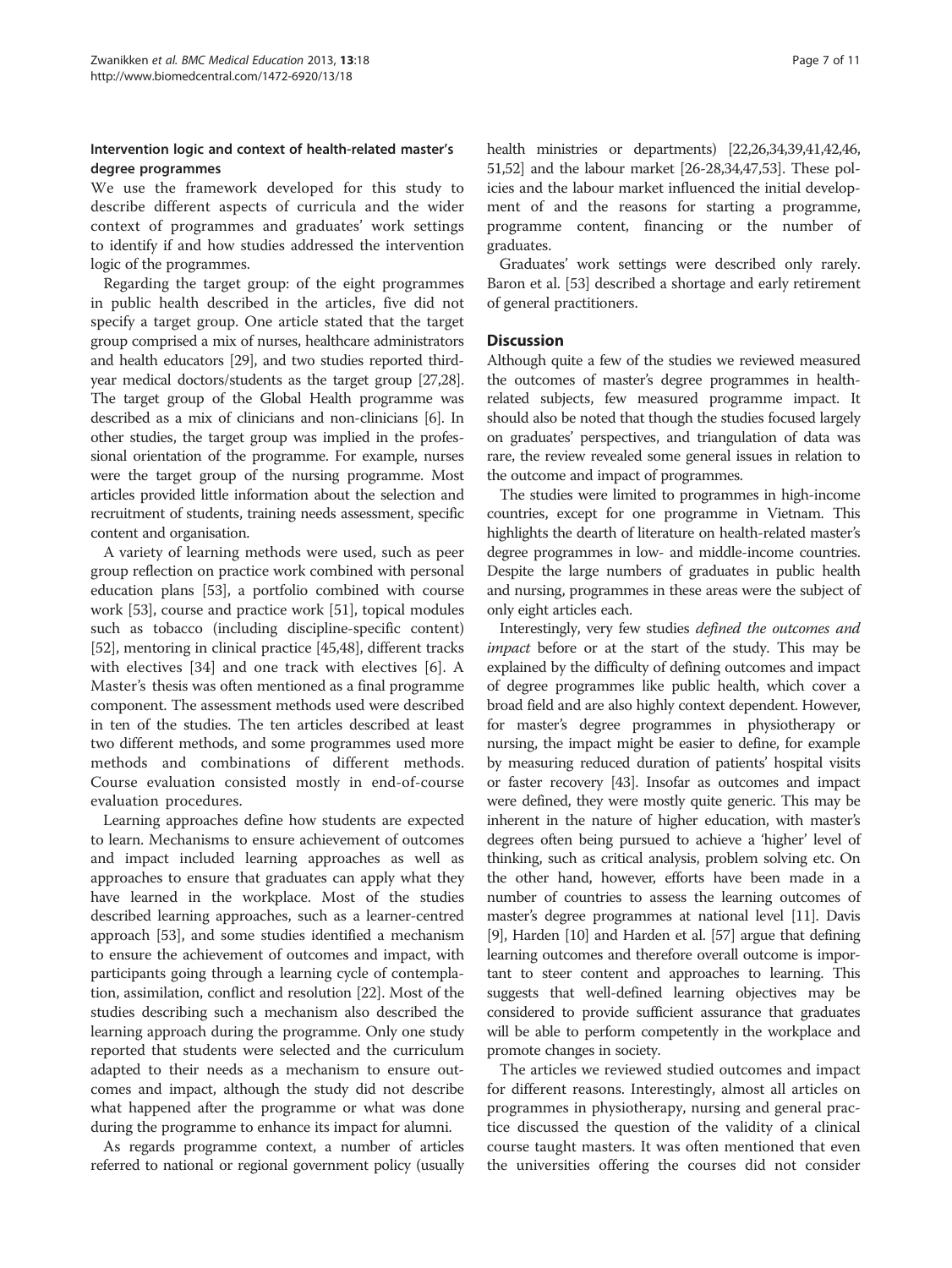them valuable because they were not aimed at training researchers or did not lead to a PhD degree. Some of the studies were even designed to refute the assertion that these master's degree programmes were not worthwhile, or to show that they made explicit contributions to either retention of professionals or the development of evidence-based practice in general.

As for the application of competencies in the workplace, graduates reported being able to apply their newly gained competencies, whether they were generic, academic or specific. In terms of career-related outcomes, graduates reported being given more responsibilities, receiving promotions, changing jobs and changing careers (for example going into academia or rising within the academic system). Some studies specifically reported higher financial rewards for graduates. In some studies, graduates attributed career changes to the master's degree, but in other studies the attribution question was not asked. Graduates gain experience over time, which may offer sufficient explanation for career advancement. As for changes in the workplace, many studies referred to publishing in both academic and popular outlets and obtaining grants, but also resistance to change in the workplace. Again, these changes were mostly self-reported by graduates. As for impact on sector/society, one article [\[40\]](#page-9-0) very specifically mentioned advocacy, launching community programmes and getting involved in state regulatory issues. What was observed by Gijbels et al. [[43](#page-9-0)] in their review, namely that very few studies identified impact, appears to be confirmed by our review, with impact being largely neglected in the majority of the studies. As for factors affecting outcome and impact, some studies reported that resistance to change in the workplace was part of the leadership or organisational culture [\[43\]](#page-9-0). Some studies discussed outcomes and impact in relation to the sector, stating that general practitioners or occupational therapists were more motivated to remain in their job as a result of attendance of a master's degree programme. Only one study discussed the influence of geographical area: Bradley et al. [[55](#page-10-0)] discovered that those who opted to work in a certain area were more likely to receive a higher salary.

The intervention logic and context of the programme received only limited attention in most of the studies. Often some information was provided about the target group, programme content and assessment methods. This information may have been readily available from documents. The educational approaches and methods, however, received scant attention. Information about needs assessment, recruitment and selection of students, course facilitators and the organisation and evaluation of courses was limited, if provided at all. Although most of this information could probably have been obtained through document review, many researchers may have considered it to be outside the scope of their study.

Hardly any mention was made of the presence of a mechanism to ensure the achievement of outcomes and impact in the workplace and the sector. A possible explanation for this may be that it is generally felt that once students are graduated they fall outside the responsibility of the institution where they received their education. One method of ensuring the applicability of learned competencies in the workplace might be to deliver a part of the curriculum in the future workplace [[45,47,](#page-9-0)[51,53\]](#page-10-0). Also the work setting of graduates was mentioned rarely. Some studies reported graduates encountering resistance to change in the workplace, which limited their ability to apply what they had learned. The lack of interest in the setting in which graduates apply what they have learned may be attributable to the considerable amount of time and effort required to fully understand this aspect of the outcomes and impact of master's programmes. Very often the wider context in which a programme was developed or delivered was described, such as the national or regional policy of ministries or departments of health or of the labour market. These are important factors to be considered.

The outcomes and impact of programmes was mostly studied through alumni surveys. Although such surveys may give a reasonably good insight into the careers of graduates and whether they have found their competencies to be useful in the workplace, alumni surveys are selfreported and therefore prone to bias. All study designs were retrospective, using alumni surveys, focus group discussions and semi-structured interviews. The sample sizes of the surveys ranged from 20 [\[23\]](#page-9-0) to 478 graduates [[32](#page-9-0)], but mostly did not exceed one hundred participants, with response rates varying between 37% and 90%. The limited sample sizes and low response rates undermine the value of the findings. In some studies a mixed group was approached, such as students undertaking a bachelor's or master's degree programme [[46\]](#page-9-0), postgraduate and master's degree students [\[42](#page-9-0)] or a mix of medical graduates with only a medical degree, another degree or a degree in public health [\[28\]](#page-9-0). In the analysis of these studies, however, no distinction was made between these groups, and consequently any changes could not be attributed to the master's degree or any other level of achievement. In several studies graduates were approached directly after or in their year of graduation. It seems likely that it may have been difficult for these graduates to identify any career changes, as they might still have been in the phase of applying for new jobs or getting back to work. Most studies used instruments that were not validated. Overall the evidence levels were at level 4 and of relatively low quality.

It is therefore not easy to attribute outcomes and impact of master's degree programmes to specific factors. Triangulation of information from students, peers and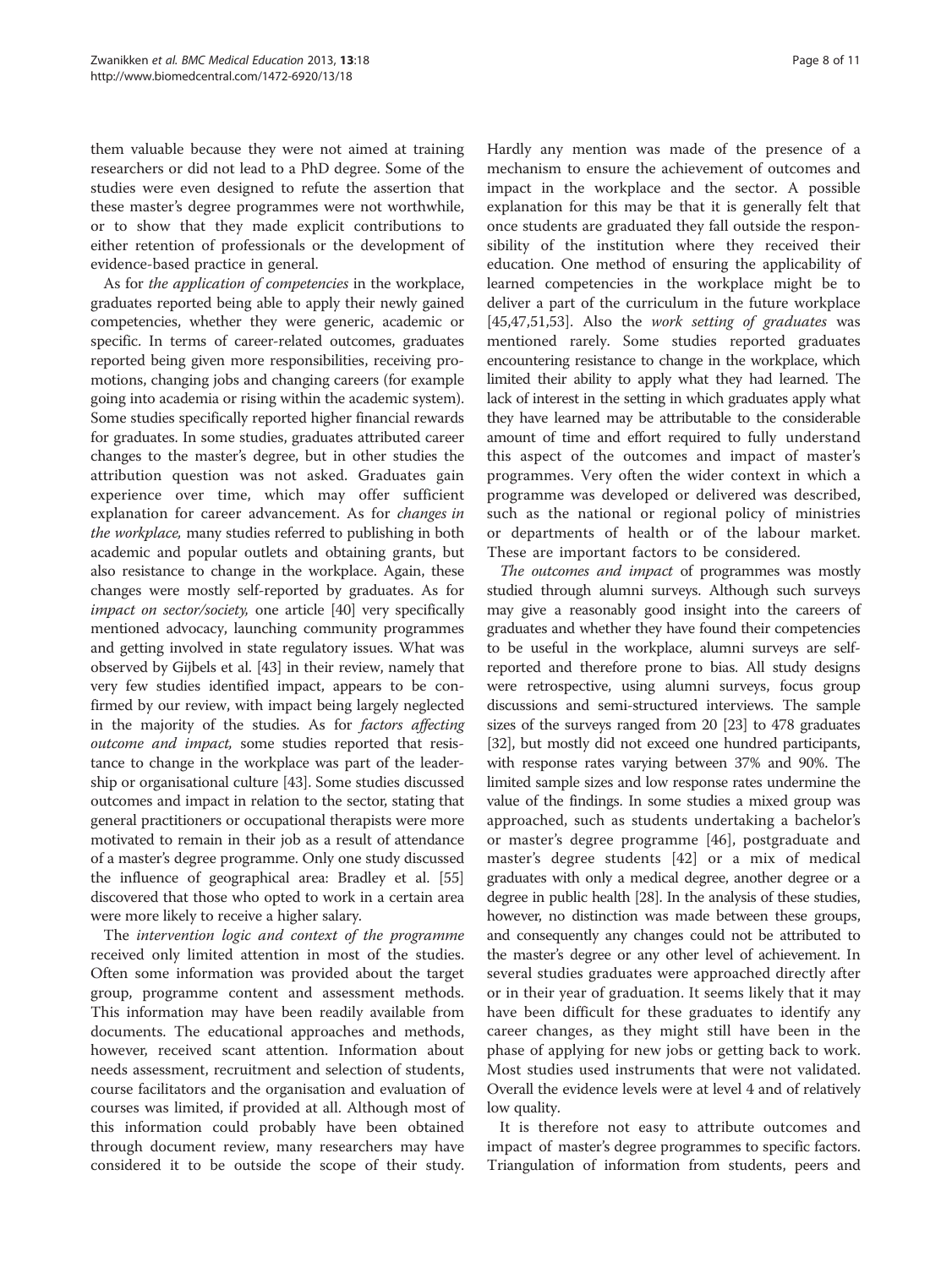<span id="page-8-0"></span>employers or superiors or of information obtained using different methods, such as interviews, surveys or observation was rarely reported. It should be noted that interviews with peers and employers can also introduce bias, due to interviewees giving socially desirable answers but also because graduates change jobs often or are given more responsibilities. Observation seems preferable and may be easier for graduates of programmes in physiotherapy or teaching [\[58](#page-10-0)], but would probably be more complicated for programmes in public health.

#### Limitations

Although there was no language restriction in our literature search, some languages, Chinese for instance, were in fact excluded from the beginning, and this may have biased the results. Our inability to trace one article may have caused bias as well. In some articles, some results or statements of results were not clearly defined. For example, it was not specified what was meant by 'increased satisfaction'. Job satisfaction was not included in the framework we developed, and this should probably be added. As we stated earlier, the framework makes a clear distinction between outcomes and impact, but in some of the articles and in reality this distinction may be less clear cut.

The framework we developed was helpful in identifying and distinguishing the outcomes and impact of healthrelated master's degree programmes. In some studies, however, outcomes and impact were defined differently, and consequently great care had to be taken in the data extraction. In the framework, a clear distinction was made between outcomes and impact, but in reality this distinction may be blurred and there may be some overlap between these categories.

#### Conclusion

The number of studies explicitly describing the outcomes and impact of a health-related master's degree programmes was limited. Despite the growing attention for improving the quality and quantity of human resources for health in low- and middle-income countries, we found only one study on a programme being offered in such a country. Although it is important to define the outcomes and impact of health-related master's degree programmes in order to identify their contribution to changes in health care, apart from increasing the number of trained professionals, the studies we found revealed a general lack of interest in and provided scant information about these factors. What information was provided was mostly derived from self-reported alumni surveys, and consequently subject to bias. However, although seemingly desirable, a randomised controlled trial over time would be ethically questionable and very difficult to perform. The fact that both the intervention and the outcome take place in a complex environment seems to call for complexity thinking

and complexity theory [\[59\]](#page-10-0). Another study design that could provide the insights we are after might be a cohort study with follow-up over time, although there are likely to be time constraints. Carefully designed alumni surveys with well-defined outcomes and impact, using triangulation of information from peers and employers, seem to offer a promising approach as well.

Unfortunately, the studies we reviewed rarely considered contextual factors, even though these factors can be crucial in determining whether graduates are able to apply their newly learned competencies and improve the workplace or the sector. We recommend that studies of the effects of master's programmes address these contextual factors, as we believe such studies will be able to reveal whether graduates of master's degree programmes are 'fit for purpose'. These studies might use a realist review [[60](#page-10-0),[61](#page-10-0)] to enhance the applicability and usability of results to other master's programmes.

#### Additional file

[Additional file 1:](http://www.biomedcentral.com/content/supplementary/1472-6920-13-18-S1.xls) Summary systematic review outcome and impact Master's in Health and health care.

#### Competing interests

PZ is the Programme Director of the Master's of Public Health at the Royal Tropical Institute, Amsterdam, the Netherlands.

#### Authors' contributions

PZ conceived the article. PZ, MD, DS, NA were all involved in designing the conceptual framework, developing the data analysis matrix and in the selection of articles. PZ, DS and NA analysed the articles. All authors contributed to writing and review. All authors agreed with the final content.

#### Authors' information

Prisca Zwanikken, MD, MScCH is a specialist in public health, human resource development, training and HIV/AIDS. She has extensive experience in developing and organising degree and short courses in public health, including quality assurance as well as module development for e-learning. Currently, Dr Zwanikken is KIT's Area leader for Education. Marjolein Dieleman, MA, MPH, PhD is a specialist in human resources for health and senior public health expert, coordinator of the "WHO Collaborating Centre for Research, Training and Development of Human Resources for Health" at the Royal Tropical Institute, Amsterdam. Dulani Samaranayake, MBBS, MSc, MD is a specialist in community medicine with special interest in Human Resources for Health, Occupational Health and Public Health Education. She is currently attached to the Faculty of Medicine, University of Colombo as a lecturer.

Ngozi Akwataghibe, MD, MPH is an experienced project manager and researcher in human resources for health management research. She is the Executive Director of ENAULD Health Research and Services in The Hague area. She is currently working as a World Bank consultant on a healthworker compensation study in Liberia.

Albert Scherpbier MD, PhD is the dean of the Faculty of Health, Medicine and Life Sciences at Maastricht University. He is also professor of quality improvement in medical education and consultant in many international projects.

#### Acknowledgements

The authors would like to thank Ilse Egers, information specialist, Information and Library Services, Royal Tropical Institute for her assistance in the search. The study for this article was partly funded by the Ministry of Foreign Affairs, the Netherlands.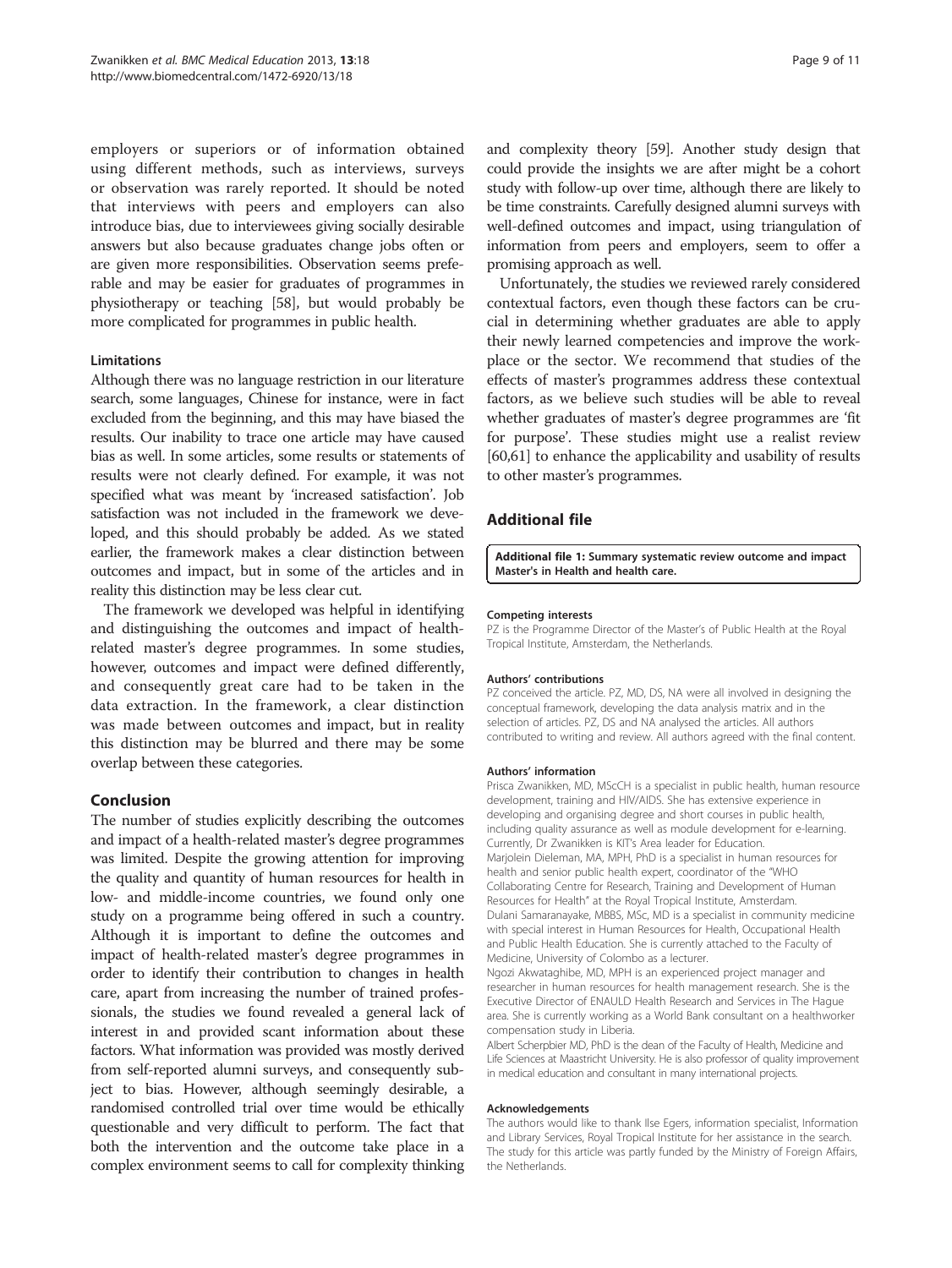#### <span id="page-9-0"></span>Author details

<sup>1</sup> Area Leader Education, Royal Tropical Institute, Amsterdam, The Netherlands. <sup>2</sup>Royal Tropical Institute, Amsterdam, The Netherlands.<br><sup>3</sup>Department of Community Medicine, Faculty of Medicine, Univers <sup>3</sup>Department of Community Medicine, Faculty of Medicine, University of Colombo, Colombo, Sri Lanka. <sup>4</sup>ENAULD Health Research and Services, The Hague, The Netherlands. <sup>5</sup>Faculty of Health, Medicine and Life Sciences, Maastricht University, Maastricht, The Netherlands.

#### Received: 1 June 2012 Accepted: 1 February 2013 Published: 7 February 2013

#### References

- Hongara C, McPake B: 2004 How to bridge the gap in human resources for health. Lancet 2004, 364:1451–1458.
- 2. Chen L, Evans T, Anand S, Boufford JI, Brown H, Chowdhury M, Cueto M, Dare L, Dussault G, Elzinga G, Fee E, Habte D, Hanvoravongchai P, Jacobs M, Kurowski C, Michael S, Pablos-Mendez A, Sewankambo N, Solimano G, Stilwell B, de Waal A, Wibulpolprasert S: Human resources for health: overcoming the crisis. Lancet 2004, 364:1984–1990.
- 3. World Health Organisation: The World Health Report 2006: Working together for health. Geneva: World Health Organisation; 2006.
- 4. Sadana R, Petrakova A: Shaping public health education around the world to address health challenges in the coming decades. B World Health Organ 2007, 85(12):902.
- 5. Petrakova A, Sadana R: Problems and progress in public health education. B World Health Organ 2007, 85(12):963–5.
- 6. Plugge E, Cole D: Oxford graduates' perceptions of a global health master's degree: a case study. Hum Resour Health 2011, 9(1):26.
- 7. Davis MV, Dandoy S, Greaves W: Graduate programs: what is their contribution to the training of public health workforce? Am J Prev Med 2003, 24(4):361–6.
- 8. Bennett CM, Lilley K, Yeatman H, Parker E, Geelhoed E, Hanne E, Robinson P: Paving pathways: Shaping the public health workforce through tertiary education. Australia and New Zealand Health Policy 2010, 7:2.
- Davis MH: Outcome based education. J Vet Med Educ 2003, 30(3):227-232.
- 10. Harden RM: Outcome-based education: the future is today. Med Teach 2007, 29:625–629.
- 11. Nusche D: Assessment of learning outcomes in higher education: a comparative review of selected practices.: OECD Education Working Paper No. 15D Nusche; 2008. [http://econpapers.repec.org/paper/oeceduaab/15-en.htm.](http://econpapers.repec.org/paper/oeceduaab/15-en.htm)
- 12. Gu J: Transnational education: current developments and policy implications. Frontiers of Education in China 2009, 4(4):624–649.
- 13. Walker M, McLean M, Dison A, Vaughan R: Higher education and poverty reduction: the formation of public good professionals in universities. Nottingham: School of Education, University of Nottingham; 2010. [http://www.dfid.gov.](http://www.dfid.gov.uk/r4d/PDF/Outputs/ESRC_DFID/60622_Case_Studies_Final.pdf) [uk/r4d/PDF/Outputs/ESRC\\_DFID/60622\\_Case\\_Studies\\_Final.pdf](http://www.dfid.gov.uk/r4d/PDF/Outputs/ESRC_DFID/60622_Case_Studies_Final.pdf).
- 14. Rothem A, Zinovieff MA, Goubarev A: A framework for evaluating the impact of the United Nations fellowship programmes. Hum Resour Health 2010, 8:7.
- 15. Bloom D, Canning D, Chan K: Higher Education and Economic Development in Africa.: World Bank; 2005. [http://siteresources.worldbank.org/INTAFRICA/](http://siteresources.worldbank.org/INTAFRICA/Resources/afrhdwps_102.pdf) [Resources/afrhdwps\\_102.pdf](http://siteresources.worldbank.org/INTAFRICA/Resources/afrhdwps_102.pdf).
- 16. Ginevičius R, Ginevičienė V: The compliance of Master's degrees studies with the economic needs of the country. Baltic Journal on Sustainability 2009, 15(1):136–153.
- 17. Nasrin F: Investment in graduate and professional degree education: evidence of state workforce productivity growth. Florida Journal of Educational Administration & Policy 2009, 3(1):9–35.
- 18. Kirkpatrick DL, Kirkpatrick JD: Evaluating Training Programs: The four levels. 3rd edition. San Francisco CA: Berrett-Koehler Publishers; 2006.
- 19. Hammick M, Freeth D, Koppel I, Reeve S, Barr H: A best evidence systematic review of interprofessional education: BEME Guide no. 9. Med Teach 2007, 29:735–75.
- 20. Hutchinson L: ABC of learning and teaching: educational environment. BMJ 2003, 326:810–812.
- 21. The Bologna declaration (1999) The European Higher Education Area: Joint declaration of the European Ministers of Education convened in Bologna on the 10<sup>th</sup> of June 1999. [http://www.ehea.info/Uploads/Declarations/](http://www.ehea.info/Uploads/Declarations/BOLOGNA_DECLARATION1.pdf) [BOLOGNA\\_DECLARATION1.pdf.](http://www.ehea.info/Uploads/Declarations/BOLOGNA_DECLARATION1.pdf)
- 22. Stacey G, Felton A, Joynson K: Masters at work: a narrative inquiry into the experiences of mental health nurses qualifying with an undergraduate Masters degree. Nurse Educ Today 2010, 30:333–337.
- 23. LeCount J: Education, empowerment, and elderly adults enhancing nursing expertise in the long-term care setting. J Gerontol Care 2004, 30(3):6–13.
- 24. Gill KJ, Turianick M, Bagherian P, Ali D: Evaluation of a Master's Degree Program in Psychiatric Rehabilitation. Am J Psychiat Rehab 2005, 8(2):165–174. Special issue: Psychiatric Rehabilitation Education and Credentials.
- 25. Wilson JP, Wen LK: Influence of a nontraditional master's degree on graduates' career paths. Am J Health Syst Pharm 2000, 57(23):2196–2201.
- 26. Stark S: The effects of master's degree education on the role choices, role flexibility, and practice settings of clinical nurse specialists and nurse practitioners. J Nurs Educ 2006, 45(1):7–15.
- 27. Stellman JM, Cohen S, Rosenfield A: Evaluation of a one-vear masters of public health program for medical students between their third and fourth years. Acad Med 2008, 83(4):365–370.
- 28. Harris R, Kinsinger LS, Tolleson-Rinehart S, Viera AJ, Dent G: The MD-MPH program at the University of North Carolina at Chapel Hill. Acad Med 2008, 83(4):371–377.
- 29. Calvert G, Britten N: The United Medical and Dental School of Guy's and St Thomas's hospitals' MSc in general practice: graduates perspectives. Med Educ 1999, 33:130–135.
- 30. Davis MV, Sollecito WA, Shay S, Williamson W: Examining the impact of a distance education MPH program: a one-year follow-up survey of graduates. J Public Health Manag Pract 2004, 10(6):556–563.
- 31. Ruth BJ, Wyatt J, Chlasson E, Geron SM, Bachman S: Social work and public health: comparing graduates from a dual-degree program. *J Soc Work* Educ 2006, 42(2):429–439.
- 32. Evans TC, Wick KH, Brock DM, Schaad DC, Ballweg R: Academic degrees and clinical practice characteristics: the University of Washington physician assistant program: 1969–2000. J Rural Health 2006, 22(3):212–219.
- 33. Finocchio LJ, Love MB, Sanchez EV: Illuminating the MPH health educator workforce: results and implications of an employer survey. Health Educ Behav 2003, 30(6):683–694.
- 34. Murray C: Evaluation of a post-professional master's program in allied health. J Allied Health 2001, 30(4):223–228.
- 35. Oxford Center for Evidence Based Medicine: Levels of evidence. Dated: March 2009. <http://www.cebm.net/index.aspx?o=1025>.
- 36. Pluye P, Robert E, Cargo M, Bartlett G, O'Cathain A, Griffiths F, Boardman F, Gagnon MP, Rousseau MC: Proposal: A mixed methods appraisal tool for systematic mixed studies reviews. [http://mixedmethodsappraisaltoolpublic.](http://mixedmethodsappraisaltoolpublic.pbworks.com/) [pbworks.com.](http://mixedmethodsappraisaltoolpublic.pbworks.com/)
- 37. Cragg CE, Andrusyszyn M: Outcomes of Master's education in nursing. Int J Nurs Educ Scholarsh 2004, 1:1.
- 38. Kitzinger J: The methodology of focus groups: the importance of interaction between research participants. Sociol Health Illn 1994, 16(1):103–121.
- 39. Schattner P, Klein B, Piterman L, Sturmberg J, McCall L: Impact of master of family medicine degree by distance learning on general practitioners' career options. Med Teach 2007, 29(4):e85–e92.
- Richardson PK, MacRae A, Schwartz K, Bankston L, Kosten C: Student outcomes in a postprofessional online master's-degree program. Am J Occup Ther 2008, 62(5):600–610.
- 41. Le LC, Bui Q, Nguyen HT, Rotem A: Alumni survey of masters of public health (MPH) training at the Hanoi School of Public Health. Hum Resour Health 2007, 5.
- 42. Green A, Perry J, Harrison K: The influence of a postgraduate clinical master's qualification in manual therapy on the careers of physiotherapists in the United Kingdom. Man Ther 2008, 13(2):139-147.
- 43. Gijbels H, O'Connell R, Dalton-O'Connell C, O'Donovan M: A systematic review evaluating the impact of post-registration nursing and midwifery education on practice. Nurse Educ Pract 2010, 10:64–69.
- 44. Perry J, Green A, Harrison K: The impact of Masters education in manual and manipulative therapy and the 'knowledge acquisition model'. Man Ther 2010, 16(3):285–290.
- 45. Petty N, Scholes J, Ellis L: The impact of a musculoskeletal masters course: developing clinical expertise. Man Ther 2011, 16(6):590–595.
- 46. Hardwick S, Jordan S: The impact of part-time post-registration degrees on practice. J Adv Nurs 2002, 38(5):524–535.
- 47. Tsimtsiou Z, Sidhu K, Jones R: The benefits and costs of a master's programme in primary health care: a cross-sectional postal survey. Br J Gen Pract 2010, 60(580):e434.